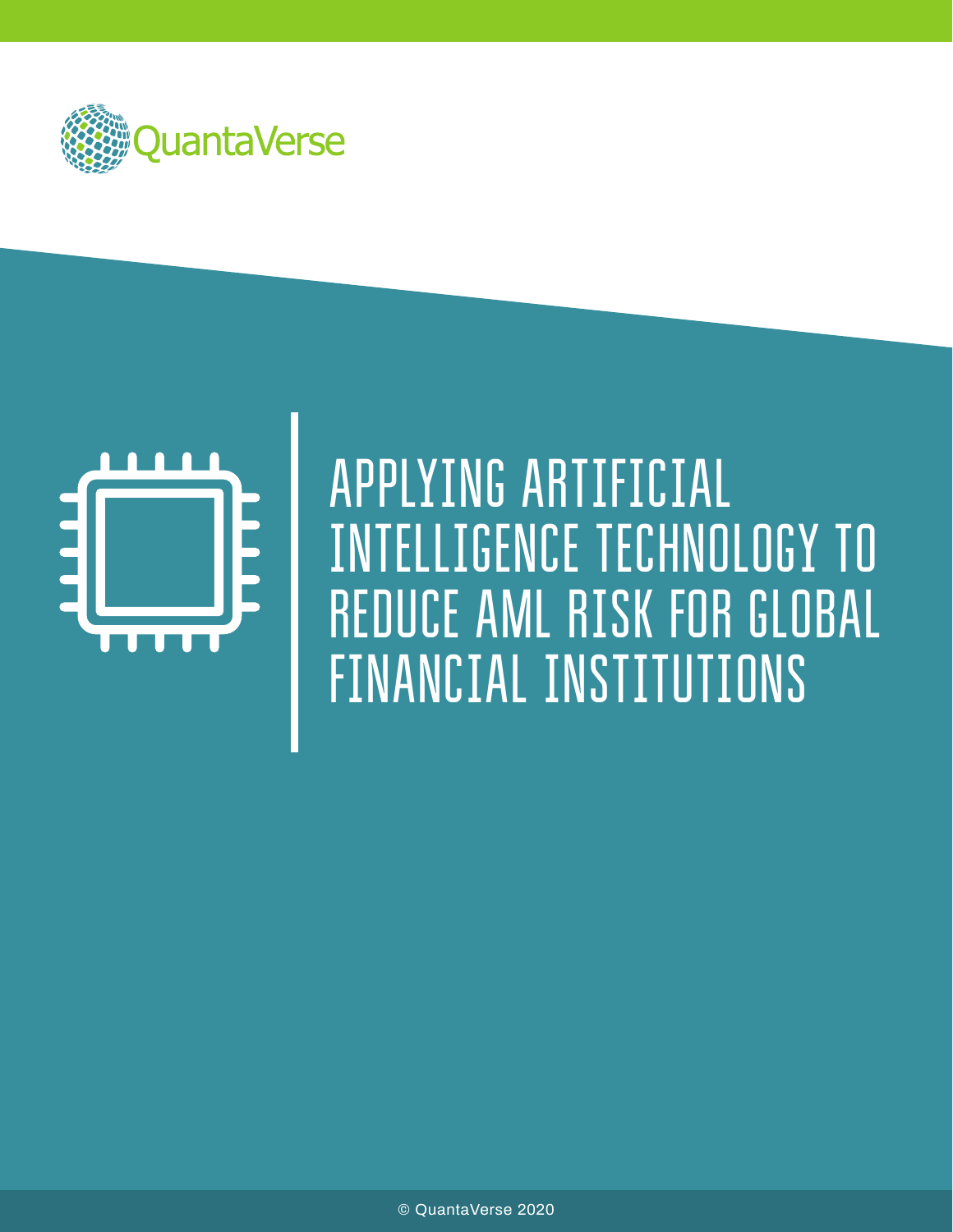# ENHANCING TRANSACTION MONITORING SYSTEMS WITH AI AND MACHINE LEARNING TO IMPROVE AML OUTCOMES

In recent years, financial institutions have navigated through a rising tide of regulatory obligations and compliance requirements related to anti-money laundering (AML), counter-terrorist financing (CTF), Bank Secrecy Act (BSA) and Know Your Customer (KYC). In response to increased scrutiny, and the risk of significant fines and enforcement actions, these covered institutions have spent billions of dollars in an effort to be compliant and thwart criminals from laundering their illicit proceeds through the global banking industry.

Maintaining both effective and efficient AML programs has proven elusive for financial institutions due to a reliance on legacy technology solutions and a seemingly ever-increasing investigator case workload. Artificial intelligence (AI) and machine learning, however, hold the key to helping institutions reduce regulatory risk, and improve the AML investigation process.

An effective AI-based AML solution enhances existing compliance systems to catch the false negatives that embody financial and reputational risk, drive out false positives that represent an estimated 95 percent of the alerts generated by transaction monitoring systems and increase investigative efficiency. With vast amounts of financial crimes going unalerted and trillions of dollars in laundered money still channeling through the global banking system, AI and machine learning offer the opportunity to move toward a new standard of AML.

The application of AI technology is a logical solution in solving the problem of AML risk for financial institutions. Modern AI systems have progressed to the point where large volumes of transactional and other sources of data can be culled, consolidated, analyzed and scored for risk so that investigators can make more accurate SAR-filing determinations. The time is now for financial institutions to confidently leverage the proven technology of AI in their AML ecosystems.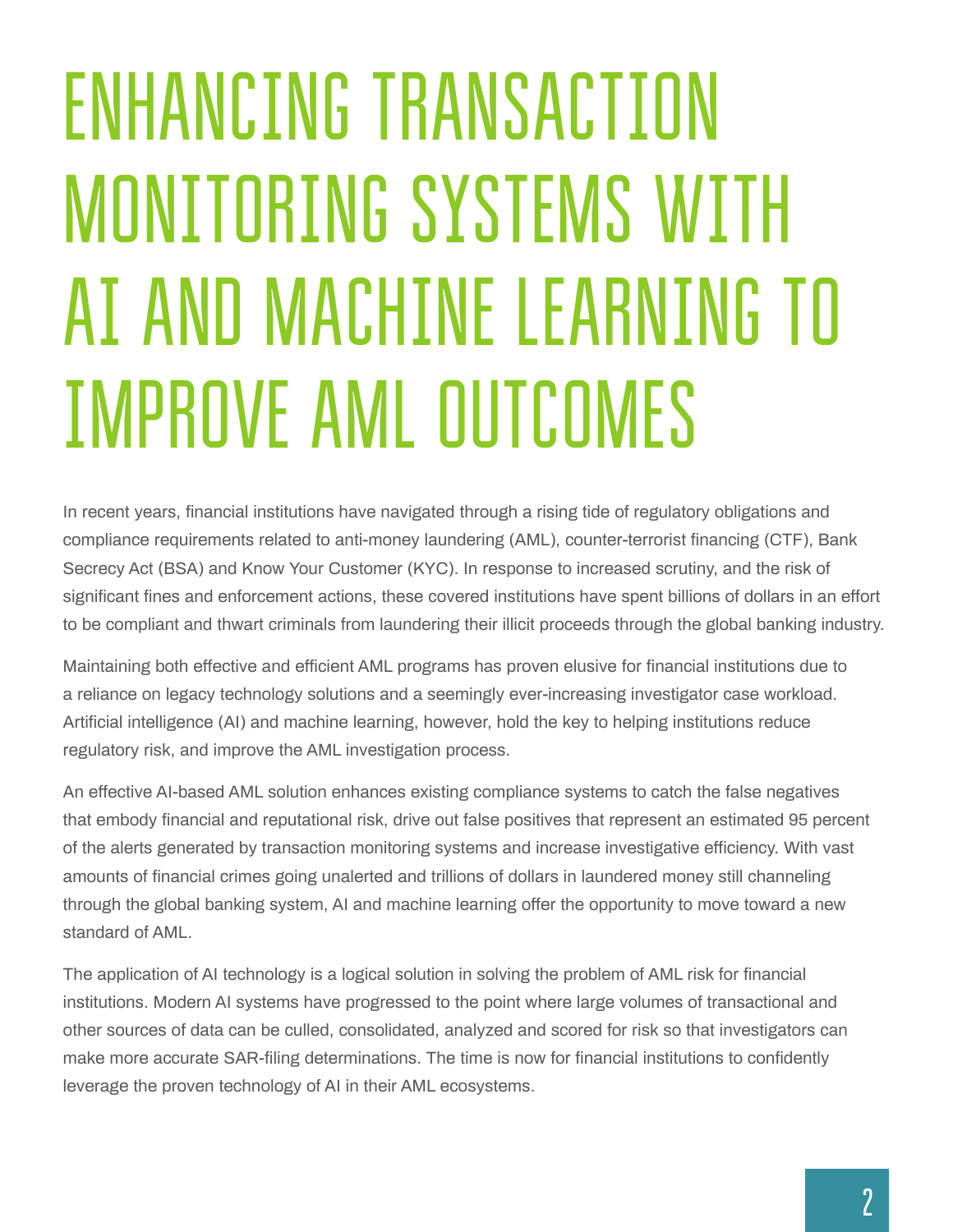#### CURRENT APPROACH TO ANTI-MONEY LAUNDERING IS DUE FOR IMPROVEMENT

Under constant scrutiny from both federal and state regulators, financial institutions invest billions each year on technology and investigative personnel. Despite increases in compliance spending (industry analyst firm, Celent, estimated that financial industry spending on AML-KYC compliance technology, operations, and data would reach \$32.1 billion globally in 2019), the money laundering problem faced by financial institutions is not abating and the risk of penalties remains high. According to a report by Duff & Phelps, the first half of 2020 saw global AML fine values jump to \$706 million compared to 2019's full-year-total of \$444 million.

Transaction monitoring technology is essential for the maintenance of an effective AML program. However, transaction monitoring systems need assistance on multiple fronts:

- 1) Catching transactions that represent serious risks for financial institutions. If a financial crime does not violate a stated rule, the transaction monitoring system will not flag it and a high volume of dirty transactions continue to go undiscovered. The United Nations Office on Drugs and Crime (UNODC) estimates that the amount of money laundered globally in one year is two to five percent of global GDP, or \$800 billion to \$2 trillion U.S.
- 2) Reducing the high rate of false positive alerts that transaction monitoring systems create. With a rules-based system, the search for criminality will frequently catch the normal, licit transactions of legitimate clients. These "false positive" alerts trigger time-consuming and expensive human investigations. The industry estimates that approximately 95 percent of the alerts generated by transaction monitoring systems are false positives.
- 3) Reducing the time required to adjudicate alerted transactions. In addition to dealing with the sheer number of false positives that require investigation, teams spend precious time with multiple databases and disparate systems attempting to search for, collate and analyze impossible amounts of data for accuracy and fit.

### THE ALL TOO HUMAN ANTI-MONEY LAUNDERING PROCESSES

On the front line in the fight against money laundering are human AML investigators. A typical investigator at a financial institution works four to six alert cases per day allocating, on average, 45 minutes to each. The work is complicated by having to check multiple, disparate bank systems such as customer information program (CIP) databases, KYC databases, cross-referencing the transaction monitoring system for related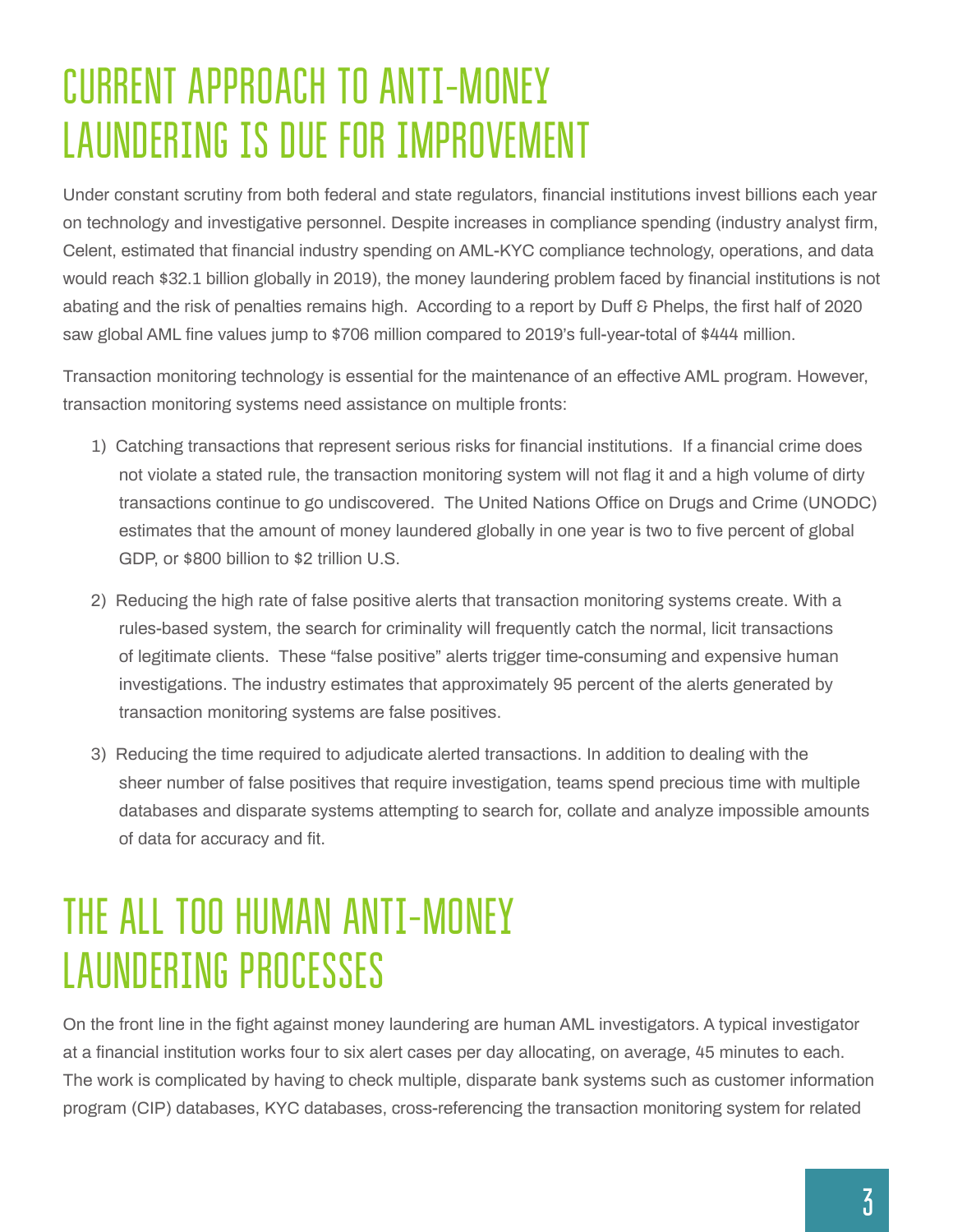flags and checking historical SAR databases as well as turning to external information sources such as online investigative services, government databases, and Internet research sites. Complicating things further, when dealing with intermediaries and correspondent banks, customer information is often altogether unavailable.

#### **Historically, compliance relies on human investigators at every step of the AML investigation process…**



Over time, it has become even harder to keep up. The Financial Crimes Enforcement Network, or FinCEN, mandates that all U.S. financial institutions file a suspicious activity report (SAR) no later than 30 calendar days after the date of the initial detection of suspicious activity and no later than 120 days for continuing activity. Even during the COVID-19 pandemic, FinCEN wanted to know if financial institutions were falling behind. In March 2020, FinCEN requested that financial institutions affected by the pandemic contact their functional regulator as soon as practicable with concerns about potential delays in its ability to file required BSA reports.

If being poorly equipped and pressured to work faster isn't enough to increase the likelihood of dangerous errors, investigators bring different levels of skill, training, and biases to the job. Confirmation bias, for example, has been identified as point of failure occurring when an investigator inadvertently interprets data in a way that confirms his or her own pre-existing beliefs. Others include social bias, and pre- and post-decision biases that can impact the all too subjective nature of the investigative process.

### INVESTIGATORS WITH SUPERPOWERS

Breakthroughs in the areas of data science, computational advancements and big data practices have accelerated the pace of digital transformation. This is particularly true of advancements in modern artificial intelligence. Possibly due to this rapid advancement, there is great variance in how the industry categorizes the continuously evolving AI category. For the purposes of this discussion, we offer the following definitions:

#### **Artificial Intelligence**

AI applications are developed to enhance human cognitive performance or completely replace people in the execution of non-routine tasks by enabling machines to emulate human intelligence processes including: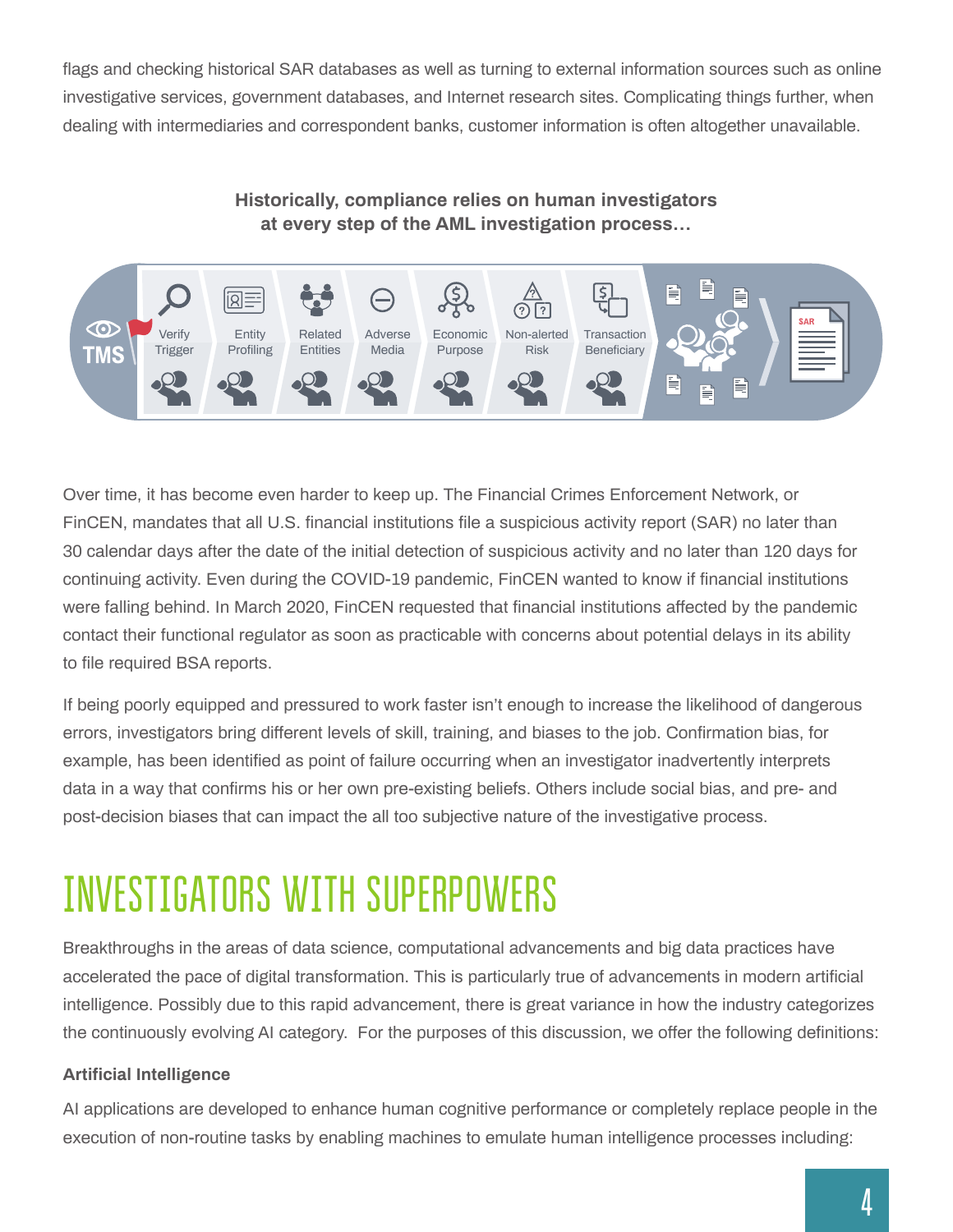- Learning: gathering information and acquiring the rules needed to use that information
- Reasoning: drawing conclusions; and
- Self-correction: improving future outcomes based on feedback to past reasoning.

Essentially, instead of writing rules that require vast amounts of lines of codes to cover every potential criminal behavior, data science experts can develop an analytics engine that enables the machine to apply logic and learn from previous decisions.

#### **Machine Learning**

Machine learning is an application of artificial intelligence. After a model is established and the computer is empowered to adjust the model based on the data it encounters. Machine learning provides computers the ability to learn and change without being explicitly programmed.

For example, machine learning algorithms are used to distinguish objects in autonomous driving applications. In this instance, a machine learning algorithm is provided sample images vehicles, pedestrians, or animals. When the system is tested, incorrect guesses are removed from the algorithm and new images are added to improve the accuracy and to help the algorithm "learn."

For AML, the pattern detection capabilities of machine learning are well-suited to differentiate between legitimate and illicit transactions through a set of training data fed to the algorithm. For example, a scoring model can be established based on high-risk customers, entities, and geographies. Important for the highly regulated financial services industry, machine learning can also report the logic it used to reach conclusions and document new learnings it adds to the consideration of cases in the future.

There are three ways that machine learning is classified:

- 1) Supervised learning: where the model is fed "labeled" data paired with a definition of that data. In the autonomous vehicle example, an image of a cat is provided with a specific "cat" tag attached. Equate this to showing a child an image on a flashcard while saying aloud what the image is called.
- 2) Unsupervised learning: where the model is provided "unlabeled" data and it is left to recognize patterns on its own.
- 3) Reinforcement learning: where the model is graded based on the outcomes it produces. This is the bleeding edge of machine learning that encompasses neural networks that emulate the way brain neurons are trained and deep learning which InfoWorld succinctly described as "many neural networks working together."

Financial institutions are incorporating these AI approaches into their regulatory and compliance frameworks to identify and prevent financial crimes such as money laundering and terrorist financing.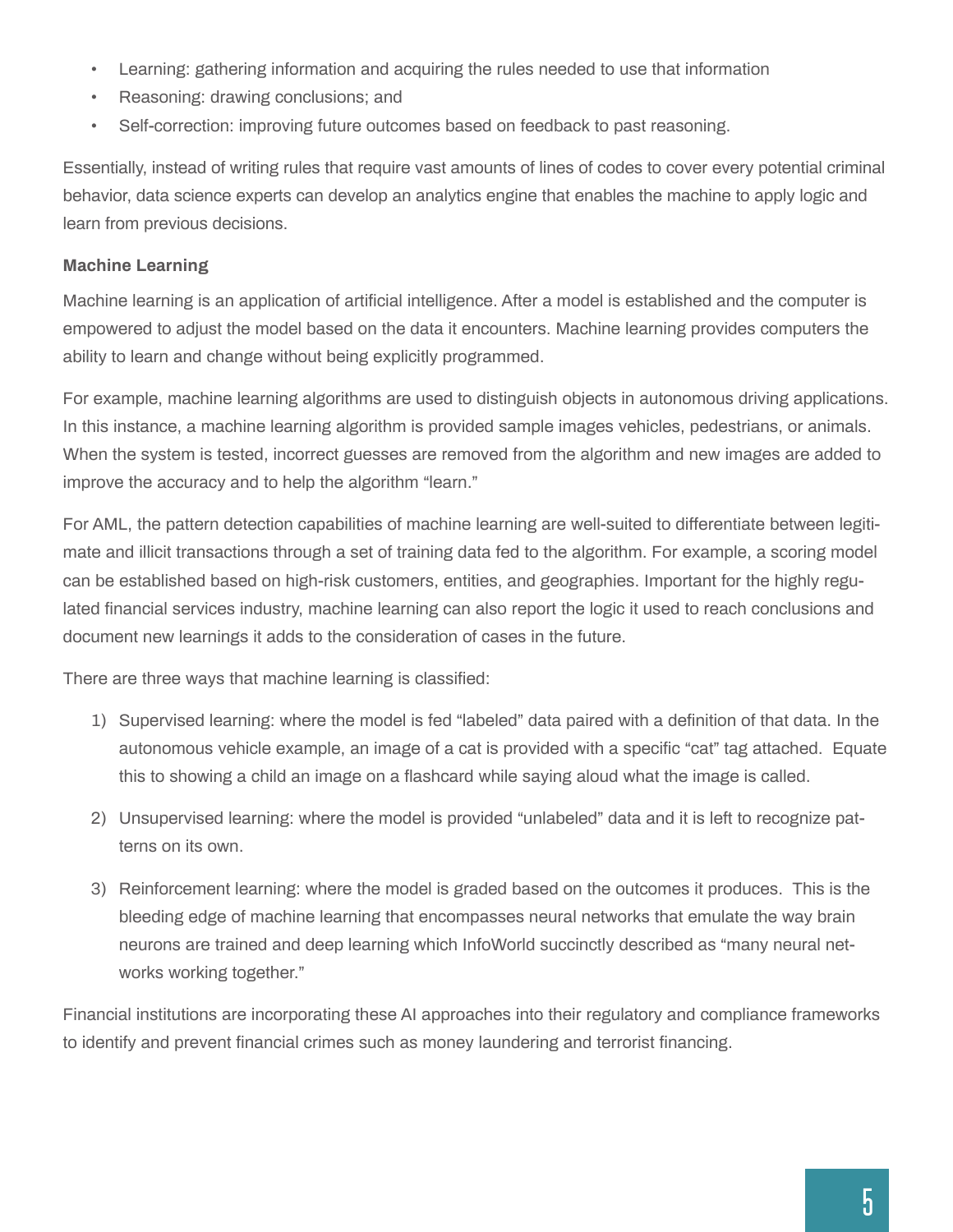### SHOWING YOUR WORK: THE DOCUMENTATION IMPERATIVE

The decision-related documentation and reporting required by AML investigators and regulators raises important considerations where AI strategies are considered. When clearing a case, or explaining and documenting a suspicious case, machine learning can provide the same level of abstraction as a human investigator might.

In the QuantaVerse Financial Crime Investigation Report (FCIR), AI decisions are accompanied by explanations – a confidence level, the nature of regulatory violations, the scope of a suspicious behavior - and, if required, the QuantaVerse platform can cite cases from which it learned and based its conclusions.

Powered by QuantaVerse's decision engine, a nonrecurrent neural network, a technique employed to explain the individual predictions created by its machine learning models is called Local Interpretable Model-Agnostic Explanations, or "LIME." LIME creates surrogate models that approximate how the machine is making decisions. These surrogate models are easily understood where the actual models they represent may have hundreds of features and thousands of parameters.

In a simple analogy, a model trained for health diagnostics reviews a patient's case. The model receives a long list of current symptoms along with the patient's demographics, health history, medications, persistent conditions, etc. All this data is considered, and the machine/model predicts that the patient has the flu. The LIME explainer parses from myriad data only those observables that led to its flu prediction – sneezing, headache, no fatigue. A doctor reviews the explainer model and makes a final determination.

#### HOW AI TECHNOLOGY INTEGRATES INTO THE AML PROCESS

The application of AI for AML is a logical one. With an AI system, AML data points can be pulled and consolidated automatically, the transactions scored for risk and the anomalies documented for AML investigators that can now evolve from researchers desperately fighting against the clock to unearth relevant data into analysts presented with automated financial crime investigation reports that allow them to be better informed and more accurate with their determinations.

An AI-based AML solution can analyze massive amounts of transactional and client information from a variety of sources such as transaction monitoring systems, KYC databases, Lines of Business (LOB) customer information, as well as investigative databases, public Internet sources and the deep web where criminals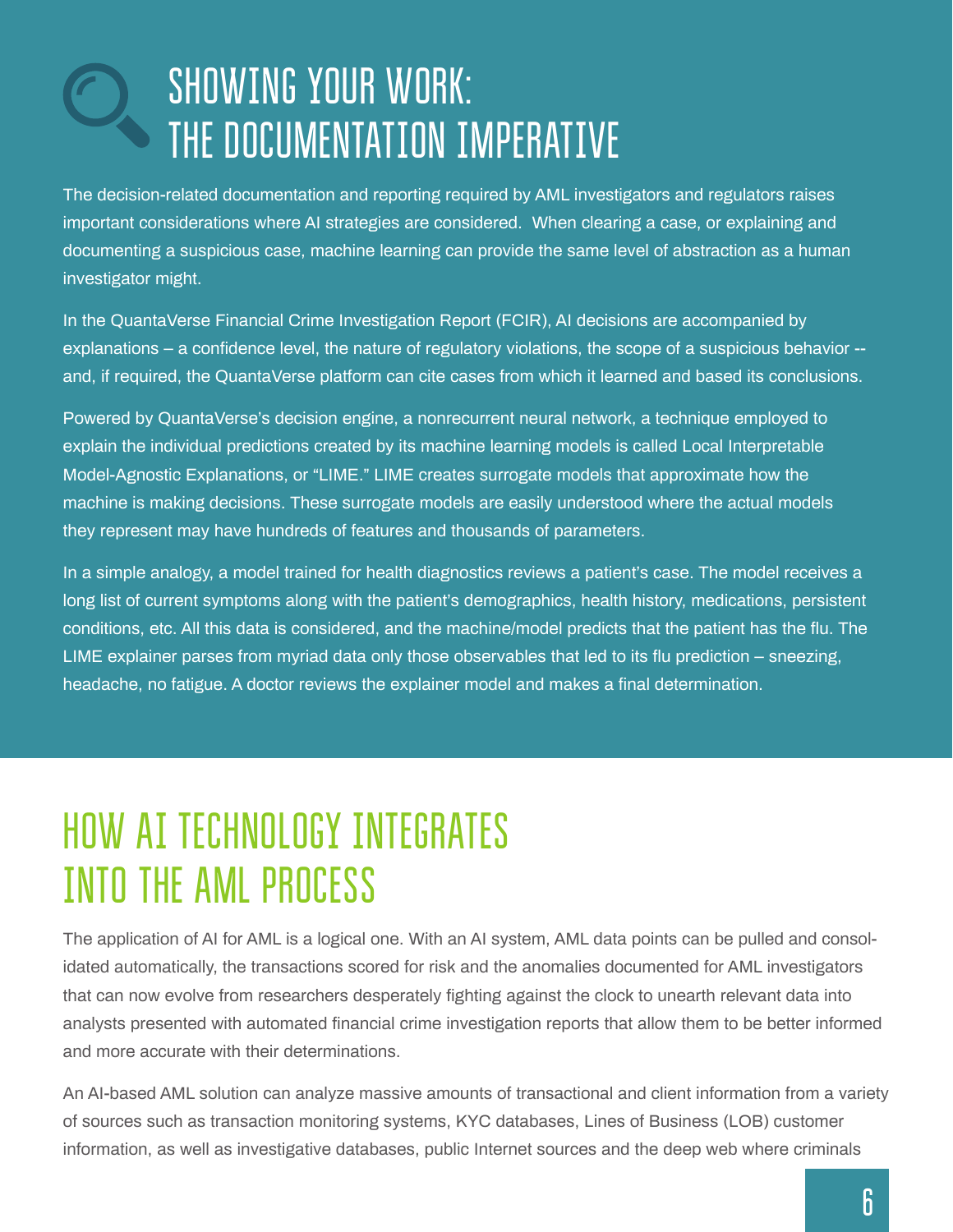often interact and transact business. To conduct such an analysis, AI solutions utilize agents which are highly specialized algorithms responsible for collecting and interpreting data, modeling behaviors, detecting anomalies, inferring relationships, and identifying issues. These agents report issues to a machine learning engine by delivering both the alerts and all necessary supporting evidence.

The machine learning engine accepts the collected observables and assigns risk scores. These scores embody the level of suspicion around transactions, transacting entities, and entity networks. These three areas represent the what, who, and why of financial activities, and provide a holistic view of transacting entities and their motives. The score also includes a measure of confidence about the decision. Confidence is calculated based on the number of alerts and anomalies detected, as well as similarity to past cases. This also allows the AI system to constantly evolve, learning from past decisions.



#### **QuantaVerse Alert InvestigatorTM automates every step of the investigation process producing a Financial Crime Investigation Report which investigators can quickly assess and speed the development of SARs as indicated.**

Specific AI and machine learning techniques that are employed to identify transactional anomalies worthy of further investigation include:

- Collaborative filtering: capable of finding transactions with missing, matching and/or odd information
- Feature matching: utilized to identify transactions above and below a specific monetary threshold
- Fuzzy logic: used to find data matches with slight changes to names or addresses
- Cluster analysis: detects abnormalities in transactions benefiting a single person or entity
- Time series analysis: detects transactions benefiting a person or entity over an extended period
- Focused keyword searches: ability to dynamically monitor, screen and filter transactions based on keywords from high-risk AML, CTF and financial crimes typologies
- Ability to learn from an AI-identified suspicious activity to enhance transaction monitoring and KYC platforms

Let's consider how round-dollar transactions would be handled in an AI-enabled environment. Financial institutions are warned that these types of transactions are telltales of illicit drug payments, however, legitimate round-dollar transactions are also very common. An AI-enhanced system can instantaneously check the round-dollar transaction flags from the transaction monitoring system against other indicators such as non-complementary lines of business, KYC data, history of transactions between entities and structuring behaviors to accurately eliminate round-dollar false positives.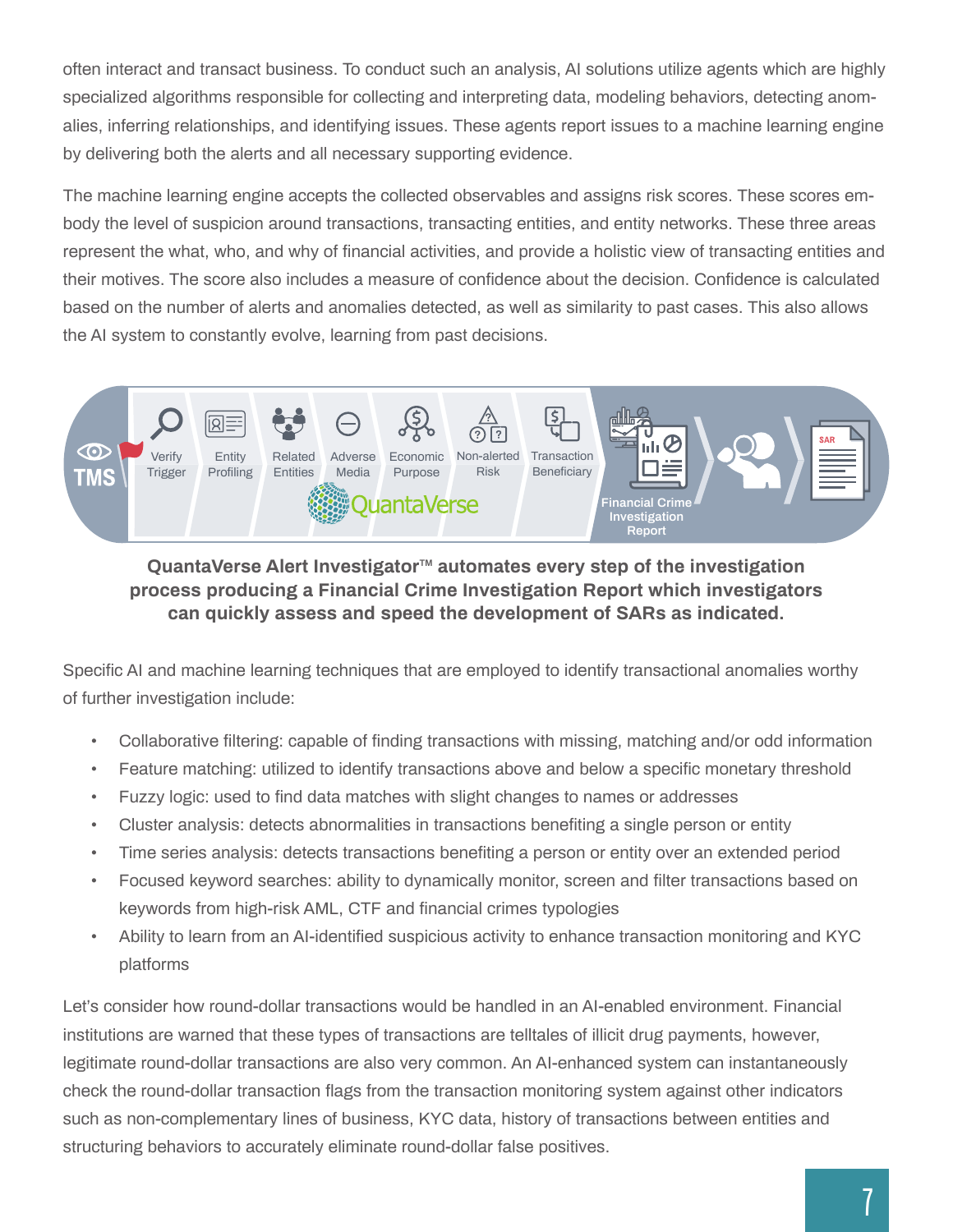### COMPARING RULES-BASED TRANSACTION MONITORING SYSTEMS TO ARTIFICIAL INTELLIGENCE

While transaction monitoring technology continues to be the tool of choice for financial institutions, there are many inherent limitations. In a rules-based environment, it is impractical for financial institutions to create all the rules required to effectively identify every suspicious activity. It would be an arduous and costly process to manually address the multitude of slight deviations in transaction behaviors with new lines of code on a continuous basis. Even if, somehow, all suspicious behaviors could be identified and transaction monitoring system rules were updated, delays would allow bad actors execute money laundering schemes for months or even years before a system could be tuned to successfully flag the new criminal activity.

Additionally, rules-based solutions cannot distinguish between normal and illicit transactions that break the same rule. For example, although transaction monitoring systems are commonly programmed to flag all round dollar transactions, the majority of these types of transactions are not criminal in nature. What's more, criminals have evolved to mimic normal transactional behavior to prevent their illicit activities from being flagged by transaction monitoring systems. Smart money launderers know the rules commonly programmed into transaction monitoring systems and avoid them.

Rather than writing code to identify every potential financial crime, AI-based engines identify the patterns in transaction data and use that to identify when a transaction is behaving differently from the others it has encountered.

For example, North American Industry Classification System (NAICS) codes can help banks identify the type of business that they or their intermediaries are servicing and ensure that transactions from those businesses have valid economic perspective. It would be impossible to write transaction monitoring system rules that make use of NAICS codes to account for every possible relationship between all businesses. However, when NAICS are provided to an AI system, it learns common relationships, as well as transactional direction, frequency and amounts. Based on that knowledge, it can identify anomalies.

#### AI IN ACTION FOR AML: PROTECTING AGAINST FALSE NEGATIVES

False negatives, or instances of illicit transactions not flagged by transaction monitoring systems, represent significant risk to financial organizations. An alarming number of financial crimes trafficked through the banking system pass through transaction monitoring systems unnoticed.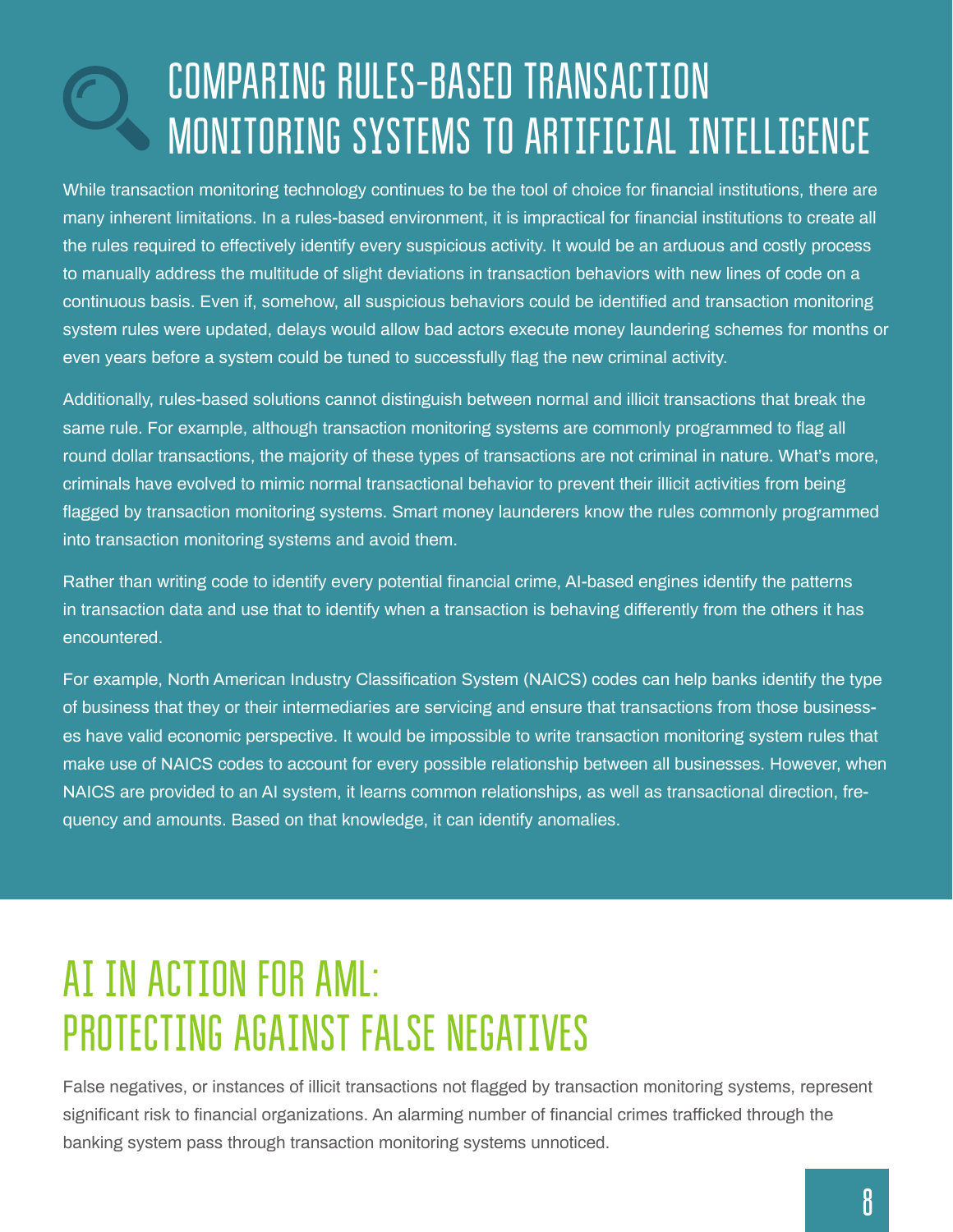Unlike static rules-based TM engines, AI systems can detect patterns of behavior, analyze the intent of those patterns and expose anomalous activities.

For example, transactions that do not follow the usual frequency and directional patterns expected for a given type of account may not be flagged by a transaction monitoring system but would be identified with an effective AI solution. An AI solution can learn the baseline of normal reported payroll account activity and thus identify any irregularities in payroll transactions as potentially fictitious and worthy of further investigation.

While there is no economic purpose for a Yemen-based government fire protection agency to purchase fertilizer from a farm in the UK, that business relationship would not be flagged by a transaction monitoring system. However, by automating the process of comparing entities' NAICS codes, an AI solution could quickly determine that the two entities were not engaged in complementary lines of business triggering the system to further investigate those entities and their business transactions.

Its ability to efficiently evaluate large numbers of transactions means that an AI system can also be used to examine transactions that currently go unexamined as part of Above-the-Line/Below-the-Line practices.

#### AI IN ACTION FOR AML: IDENTIFYING AND REDUCING INTERMEDIARY RISK

The ability to send and receive payments internationally via correspondent banking is vital to the global economy. According to The World Bank, overall global monetary transfers from migrant workers and others hit a record-high \$714 billion in 2019, and remittance flows to low- and middle-income countries reached \$554 billion that year. However, high remittance volume can bring increased regulatory scrutiny, risk, and compliance costs.

The result, unfortunately, is that institutions often abandon revenue sources by de-risking foreign correspondent relationships rather than deal with the inherent risk and problems of maintaining correspondent banking accounts. The financial institutions that choose not to de-risk will often file defensive SARs because the data is not available for them to establish the economic purpose and verify complementary lines of business for their correspondent banking customers. Effective entity resolution and entity relationship investigation are integral to curbing the de-risking cycle.

An invaluable capability of an AI solution is its ability to monitor customers' relationships to other customers and entities and learn from their associated behavior. An AI-based AML solution can automate the transactional analysis of these intermediary relationships to find anomalous behaviors and identify the end clients causing those anomalies. An AI-enhanced solution can account for seasonality, mergers and acquisitions, randomness and other legitimate variances to find the illegitimate anomalies that are presenting significant risks to financial institutions. An AI solution can also provide predictive insights into transactional behaviors and automate the required regulatory analysis and reporting.